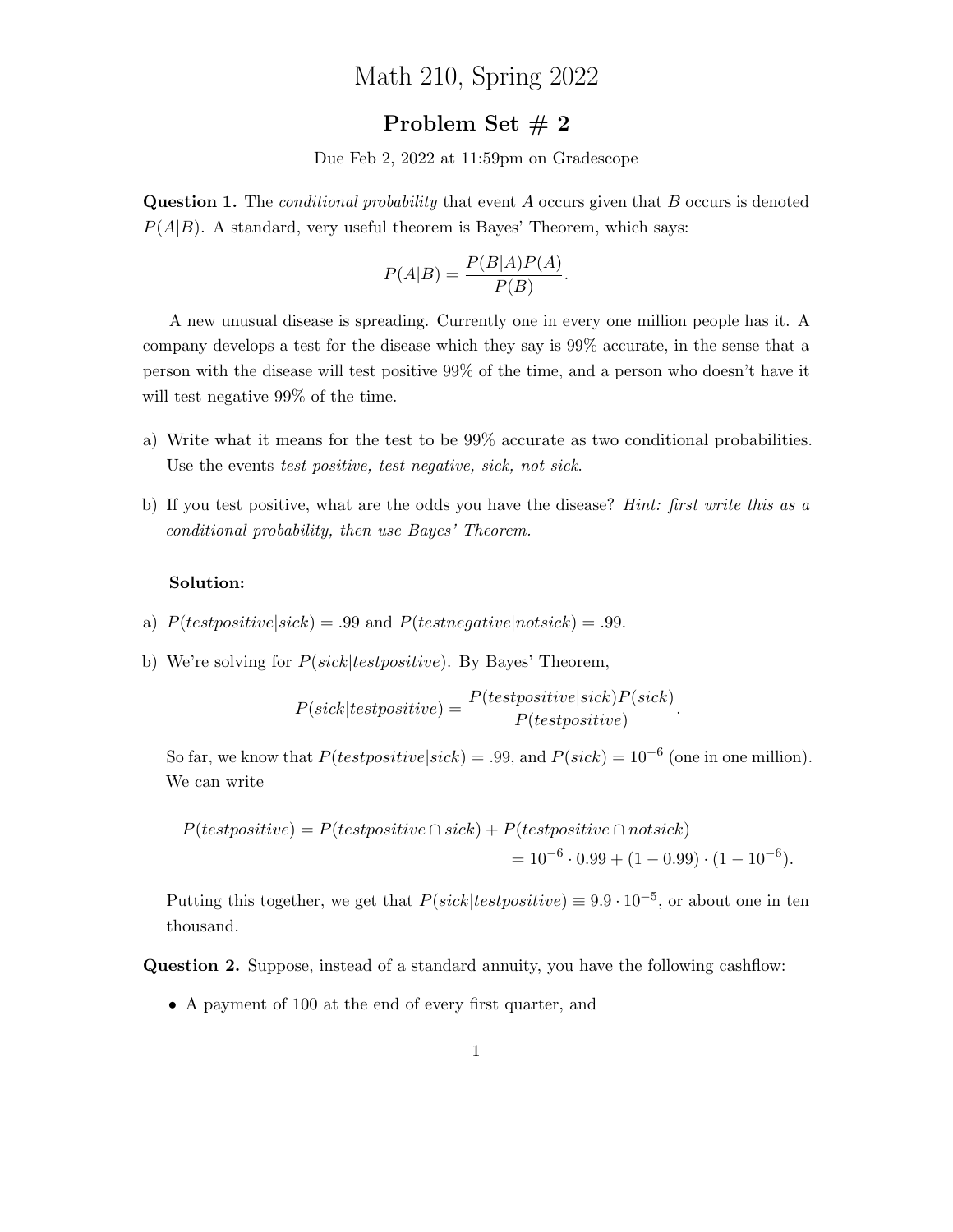• A payment of 300 at the end of every year.

This lasts for 5 years, i.e. 10 total payments. What is the present value of this cashflow at the start of the first year if the quarterly compounded annual interest rate is 3%? You may assume a 30/360 daycount.

## Solution:

Present Value of 100s:

$$
\sum_{n=0}^{4} \frac{100}{(1 + \frac{3\%}{4})^{4n+1}} = 467.899
$$

Present Value of 300s:

$$
\sum_{n=1}^{5} \frac{300}{(1 + \frac{3\%}{4})^{4n}} = 1372.583
$$

In total, the present value is

$$
467.90 + 1372.58 = 1840.482
$$

Question 3. Two market standards for US dollar interest rates are semi-annual compounding with 30/360 daycount (semi-bond, denoted  $y_{sb}$ ) and annual compounding with act/360 daycount (annual-money, denoted  $y_{am}$ ). Note: it's important to know how to do this math, but you won't need to know these industry terms on exams

- a) Derive an expression for  $y_{am}$  in terms of  $y_{sb}$ . You may assume all years have 365 days.
- b) Calculate  $y_{am}$  when  $y_{sb} = 5\%, 6\%,$  and 7%.

## Solution:

a) Both interest rates must give the same accrued interest for one year. This implies

$$
\left(1 + y_{am} \frac{365}{360}\right) = \left(1 + y_{sb} \frac{180}{360}\right)^2 = \left(1 + y_{sb} \frac{1}{2}\right)^2
$$

.

Solving for  $Y_{am}$  we find.

$$
y_{am} = \frac{18}{73} y_{sb} (y_{sb} + 4).
$$

b)

$$
y_{am}(5\%) = 4.993\%
$$
  

$$
y_{am}(6\%) = 6.007\%
$$
  

$$
y_{am}(7\%) = 7.025\%
$$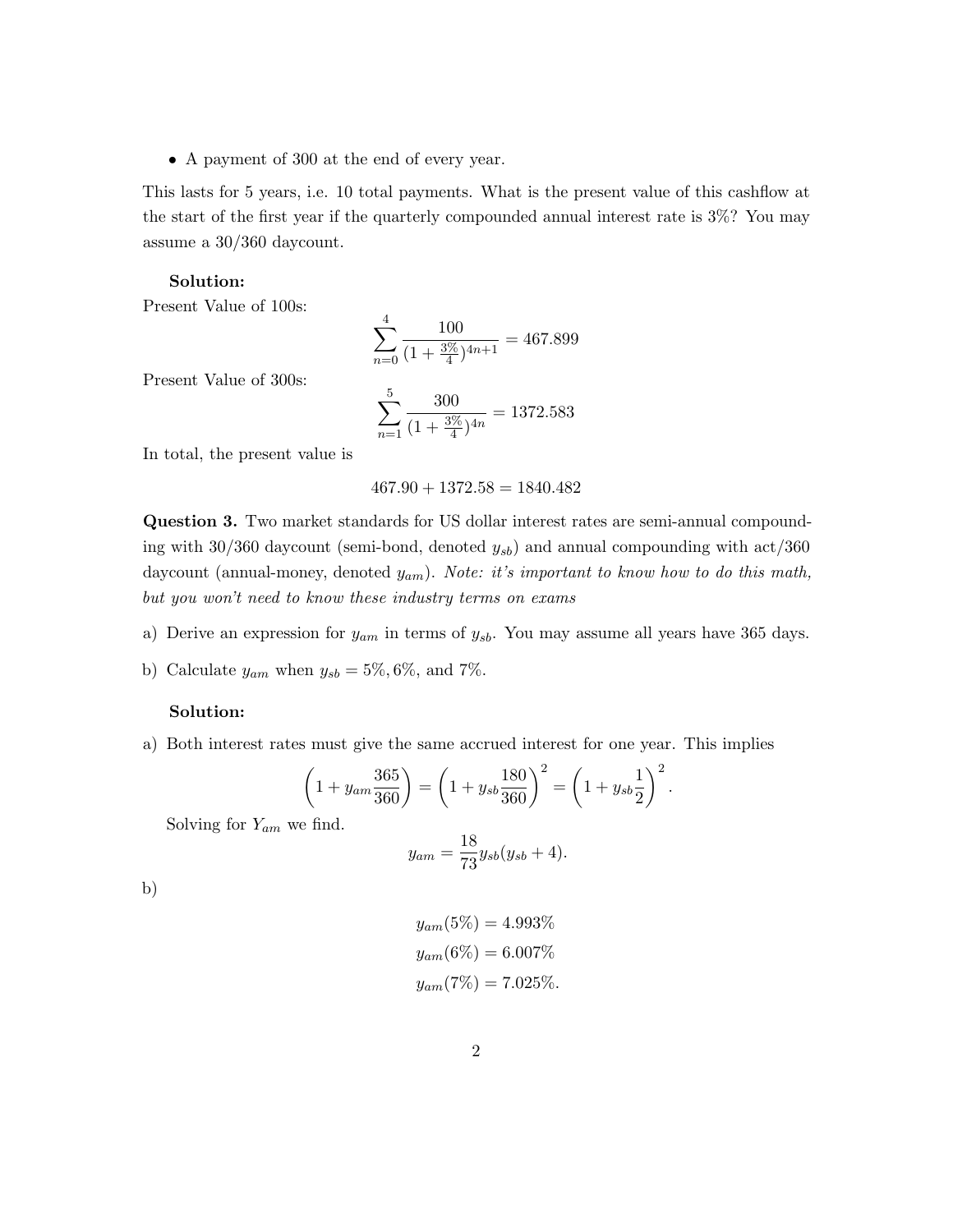Question 4. Suppose the continuously compounded annual interest rate is 4%. Find

- a) The equivalent annually compounded rate with act/360 daycount.
- b) The equivalent semiannually compounded rate with act/365 daycount. Assume quarters have lengths 92, 92, 91, 90 days.

## Solution:

a) The equivalent annually compounded rate with  $\arct{a}$  act/360 daycount  $r_1$  satisfies

$$
e^{4\%}=1+\frac{365}{360}r_1
$$

solve for  $r_1, r_1 = 4.025\%$ 

b) The equivalent semiannually compounded rate with  $\arct{365}$  daycount  $r_2$  satisfies

$$
e^{4\%} = (1 + \frac{184}{365}r_2)(1 + \frac{181}{365}r_2)
$$

solve for  $r_2$ ,  $r_2 = 4.040\%$ 

Question 5. A *simple interest rate* of  $r$  for  $T$  years means a 100 investment becomes  $100(1+rT)$  at maturity T.

- a) For simple interest 5% for ten years, calculate the equivalent compound interest rate with (i) annual, (ii) quarterly and (iii) continuous compounding. Assume 30/360 daycount.
- b) Show that if simple interest of r for T years is equivalent to  $r^*$  interest rate with annual compounding, then  $r^* \to 0$  as  $T \to \infty$ .

## Solution:

- a) Let  $q = 5/100 = .05$ .
	- (i) To find the annual rate  $r$  we solve

$$
1 + qT = \left(1 + \frac{360}{360}r\right)^T
$$

for r and find

$$
r = (1 + qT)^{1/T} - 1.
$$